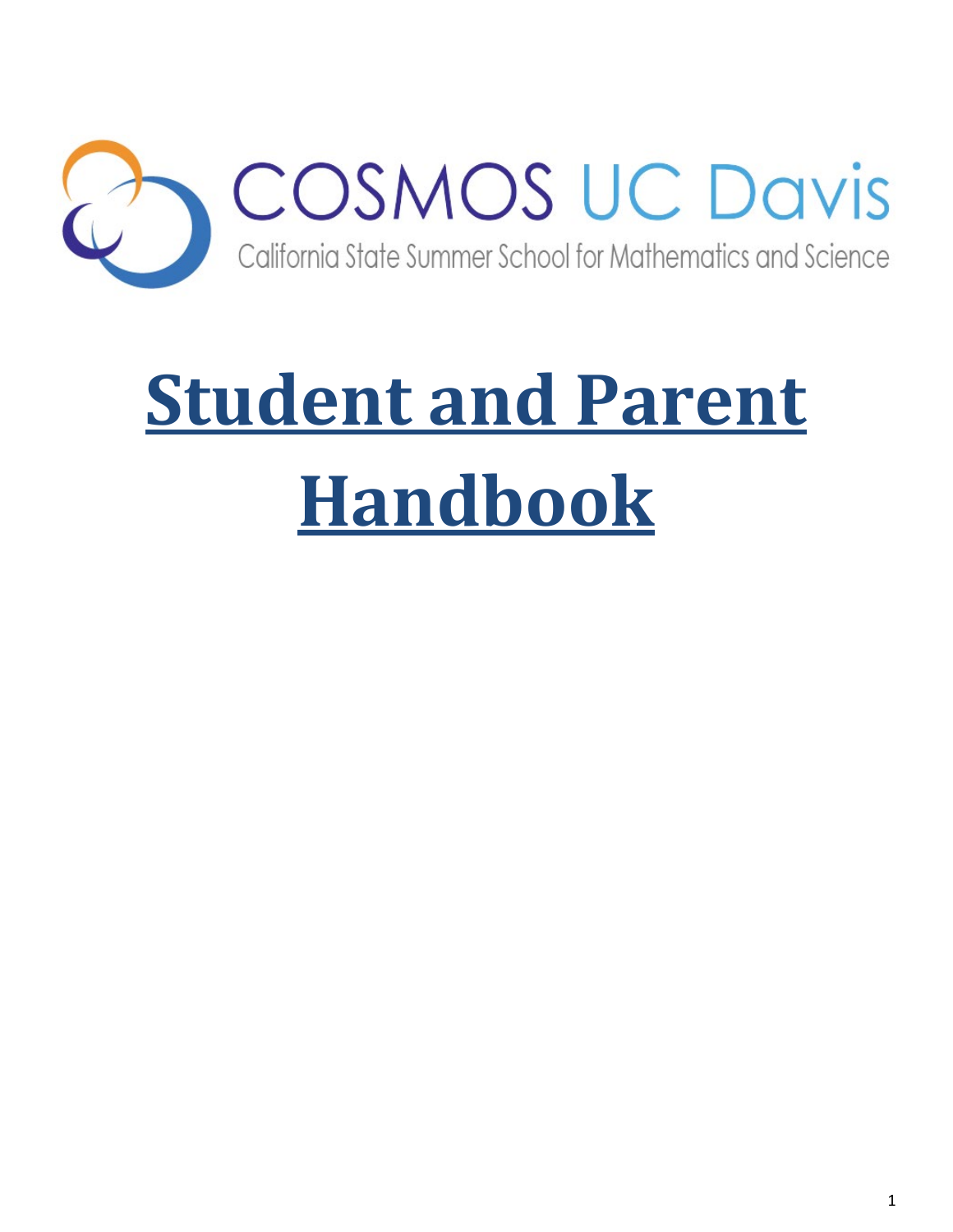# **WELCOME**

Congratulations! We are pleased to welcome you to the COSMOS community and look forward to your arrival. The faculty and staff have been busy preparing an exciting curriculum designed to sharpen your interest in science and mathematics and residential program to foster a comfortable and fun transition to your month away from home.

Over the course of the four weeks, we will open doors to a whole spectrum of research areas in math and science. We hope that you find many different subjects that intrigue you, as well as the specific area that you've chosen to explore indepth. Take advantage of the chance to look at the stars with an astronomer, learn about cutting edge research from our distinguished lecturers, learn about science fairs and visit some industrial uses for math and science on your academic field trips.

COSMOS also has exciting social events and activities for you to engage in. Embrace this opportunity by becoming an active participant in your residential and academic communities.

We hope that this handbook answers most questions you have about life at COSMOS. Please feel free to direct any further inquiries to the office and we will be happy to assist you.

Sincerely, Robert Guy Program Director Professor of Mathematics

> **This Handbook is designed for BOTH parents/guardians and students. We encourage you to review it together.**

# **COSMOS CONTACTS**

We do our best to be available to families whenever possible. Please feel free to contact us via phone or email at any time. *Voicemail messages left after 4:00 p.m. will be returned the following morning.*

# **COSMOS OFFICE**

Monday – Friday, 9:00 a.m. – 4:00 p.m. 1204 Mathematical Sciences Building Phone: (530) 754-7326 – message only Fax: (530) 754-7327 Email: [cdirect@ucdavis.edu](mailto:cdirect@ucdavis.edu) Web: [www.cosmos.ucdavis.edu](http://www.cosmos.ucdavis.edu/)

# **STAFF**

Robert Guy Program Director & Mathematics Professor Email: cdirect@ucdavis.edu

Helen Barr Assistant Director Phone: (530) 754-7325 Email: [hybarr@ucdavis.edu](mailto:hybarr@ucdavis.edu)

#### **RESIDENCE HALLS**

Hawthorn and Live Oak (do **NOT** send mail to this address) Davis, CA 95616

Stefanie Smart Program Coordinator/Resident Dean Email: [slsmart@ucdavis.edu](mailto:slsmart@ucdavis.edu) Cell: TBA

# **AFTER HOURS EMERGENCY**

The Resident Dean will be available for emergency calls 24/7 during the program dates; reachable at the cell number that will be provided on Opening day. If you are not able to reach the Resident Dean, please call Helen Barr.

# **UC DAVIS CAMPUS CONTACTS**

There are many other campus resources that will assist COSMOS if needed. A few include: Police Department: (530) 752-1230 Fire Department: (530) 752-1236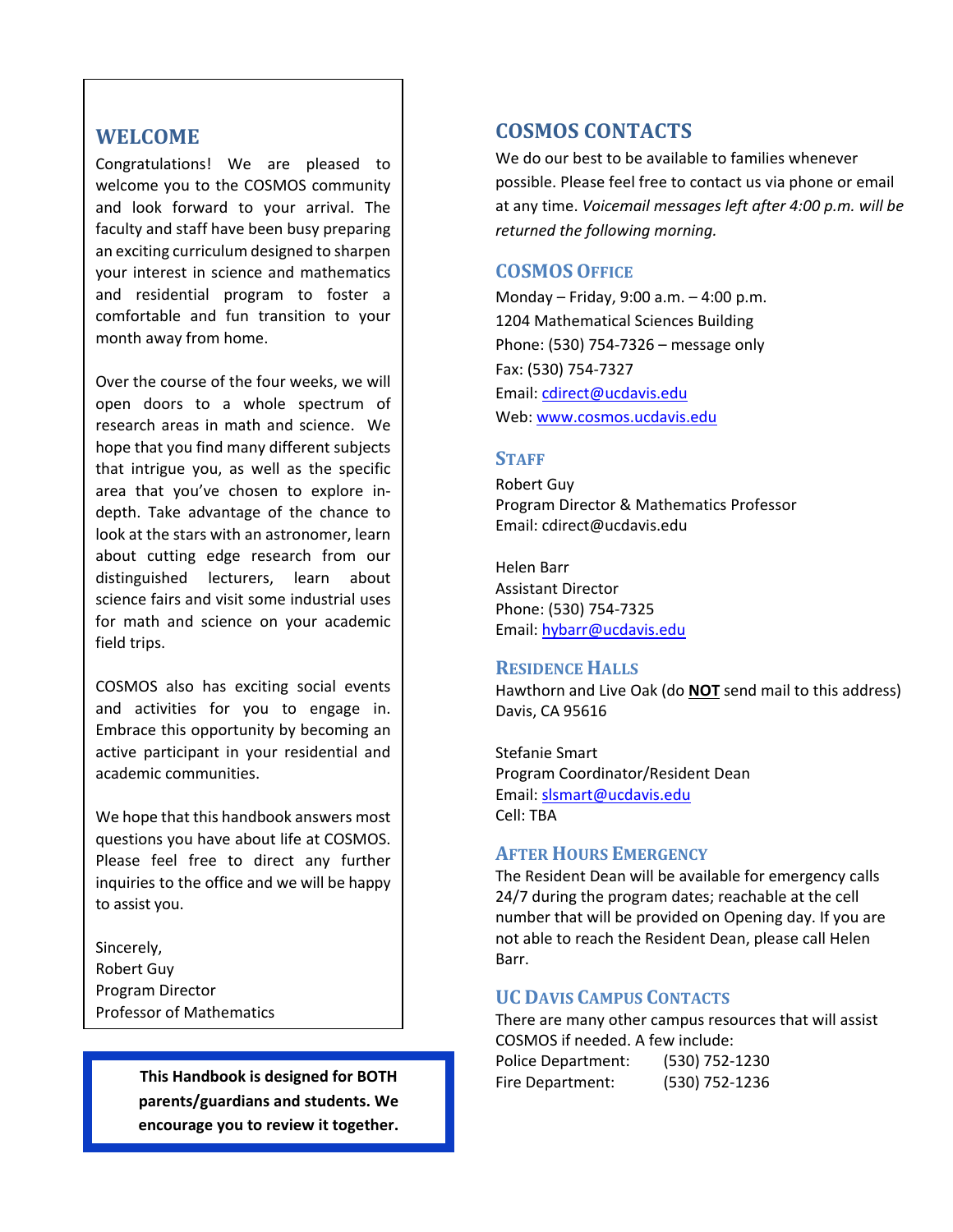# **Opening Day**

Parents and students should read through the schedule for Opening Day. Additional instructions for students who are flying in can be found in the Arrivals section. If for some reason you will not be able to arrive in time for check-in, please contact the COSMOS office to make other arrangements.

# **9:30 am – 11:30 am Check-in at Residence Halls Parking Lot 47**

| $9:30 - 10:00$ am  | Check-in for last names: $A - H$ |
|--------------------|----------------------------------|
| $10:00 - 10:30$ am | Check-in for last names: $I - Q$ |
| $10:30 - 11:00$ am | Check-in for last names: $R - Z$ |

- 1. First, find a parking spot. Leave your things in the car until you have checked-in and have received your COSMOS materials and room key.
- 2. Follow signs from the parking lot to the COSMOS check-in table in front of the residence halls. Check-in with any of the staff available at the table. Receive your COSMOS materials and your residence hall designation.
- 3. Go to the Conference Housing table in front of your residence hall to receive your room/building key. The Conference Housing table will not have your room/building key if you go to the wrong building.
- 4. Move your belongings into your room.
	- Parents/guardians may help move items into the dorms until 12:00 pm, at which time everyone will be asked to head to the dining commons. Beginning at noon, only students and COSMOS staff will be permitted into either of the residence halls for the remainder of the program.
	- If you need to purchase additional or forgotten items, please use this time to go get them and make sure that you return prior to 12:00 pm.
- 5. Proceed to the Segundo Dining Commons (DC) for lunch. Students will use the meal cards they received with their check-in materials and parents/guardians will receive a voucher for up to two meals. Any additional meals can be purchased at the DC for \$13.00 per person.

# **11:30 am – 1:00 pm Lunch Lunch Segundo Dining Commons**

- All students and family members should head over to the DC at this time residential staff will be asking all those remaining to exit the dorms at 12:00 pm.
- *If you arrived by car*, please drive over to the DC as families will be leaving from this location. Visitor Parking Lot 25 is directly behind the Segundo DC, and next to the ARC, where the Parents Meeting will take place.
- If you arrived by another method and do not have a vehicle, please walk over to the Segundo DC. Maps will be provided with directions, or a COSMOS staff member will be able to walk you to the DC.

# **1:00 – 1:20 pm Cluster Welcome and Saying Goodbye Activities & Recreation Center**

- All students and families should make their way over to the ARC Ballroom around 1:00 pm, where Residential Staff members will be waiting to meet their cluster students.
	- **Staff will have signs to indicate where each cluster should gather.**
	- During this time, parents and guardians will have a chance to interact with the staff members that will be leading their student.
- At 1:20 pm, clusters will return to the dorms while parents and guardians head into the Parents' Meeting.
	- *This is when parents and guardians should say goodbye to their students.*
	- Parents and guardians will leave after the Parents' Meeting no one outside of the COSMOS program will be allowed back into the dorms until the end of the program.
	- *Students will be busy the rest of the day.*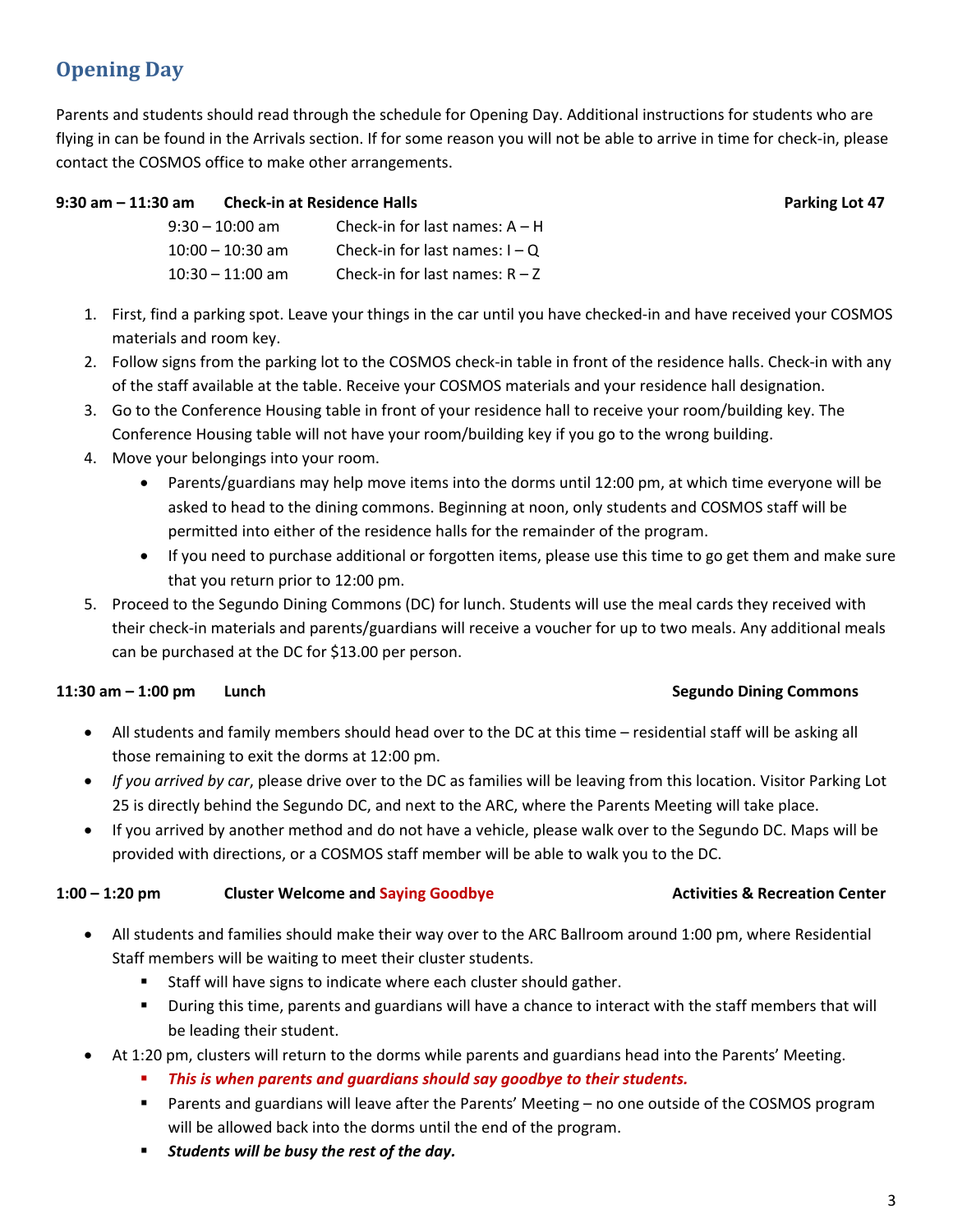## **1:30 – 2:30 pm Parent/Guardian Meeting Activities & Recreation Center**

- **This is a mandatory meeting for parents/guardians who attend Opening Day.**
- During the meeting we will introduce faculty and staff, review important information, rules, procedures, and be available to answer your questions.
- Parents/guardians can depart campus from the ARC after the meeting, since students will be occupied for the rest of the day with activities and meetings of their own.

# **1:30 – 10:30 pm Student Activities and Town Hall Meeting**

- **These are mandatory sessions for all students.**
- During this time students will be going over essential information about the program and getting to know the people they will be living with for the summer. There will be several sessions going over different topics:
	- **Meeting cluster members and staff**
	- **T** Touring the dorms
	- **Meeting the students and staff living on your floor**
	- The campus and where classes will be
- During the Town Hall Meeting students will learn about the COSMOS rules and safety policies (through what we hope will be entertaining skits, but we make no promises…).
- At dinnertime, you will walk with your clusters to share your first meal together!
	- For the first two days all students and staff will be walking, just to be sure that you know where you're going before we let you loose on the campus.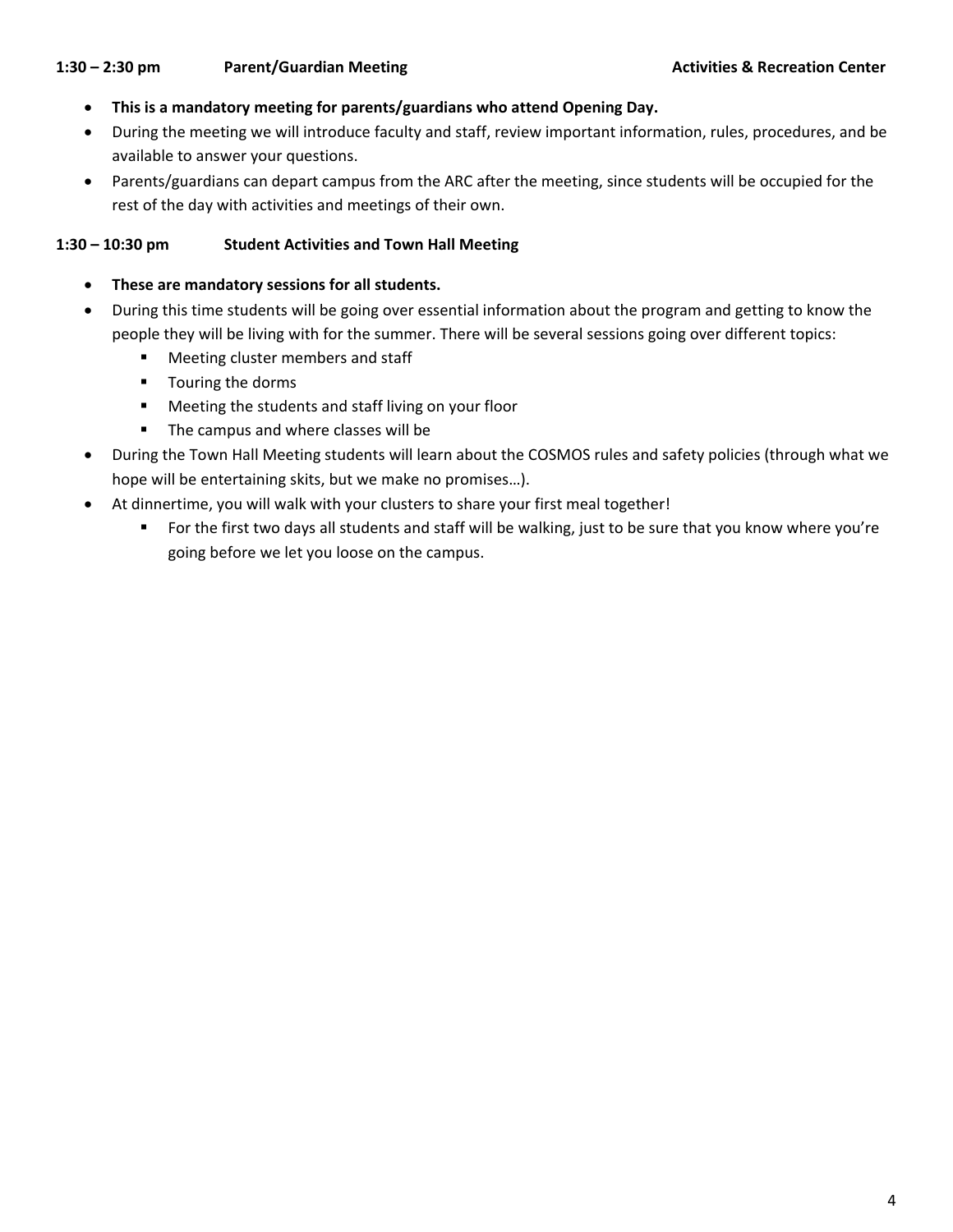# **Closing Day**

# **8:00 – 9:30 am Student Move-out Hawthorn and Live Oak Halls**

- At 8:00 am parents and guardians may enter the dorms to help students move all of their items out.
	- **Housing linens should be left in the student rooms, not taken to the laundry rooms.**
	- **Trash should be taken out prior to leaving.**
- All students need to be out of the dorms by 9:30 am and headed to the ARC for project viewing and breakfast.
- Students will be given explicit directions for how to check out with Conference Housing at nightly announcements the previous night. If students do not return their room keys, they will be responsible for the cost of replacing the key.
- Additional directions will be provided for students whose parents/guardians will not be attending Closing Day, to accommodate luggage and other items during the ceremony until they leave for flights, trains, etc.

# **9:00 – 11:30 am Project Viewing and Buffet Brunch Alumni Center and Conference Center**

- Enjoy brunch while viewing displays and demonstrations of students' final projects.
- Note, this facility will not be open until 9:00 am.

# **10:00 – 10:45 am Clusters 1-6 Ceremony Alumni Center and Conference Center**

- Presentation of certificates for students from Clusters 1-6.
- Seating is limited, so we ask that families limit the number of guests in the ballroom to two per student.

# **11:00 – 11:45 am Clusters 7-11 Ceremony Alumni Center and Conference Center**

- Presentation of certificates for students from Clusters 7-11.
- Seating is limited, so we ask that families limit the number of guests in the ballroom to two per student.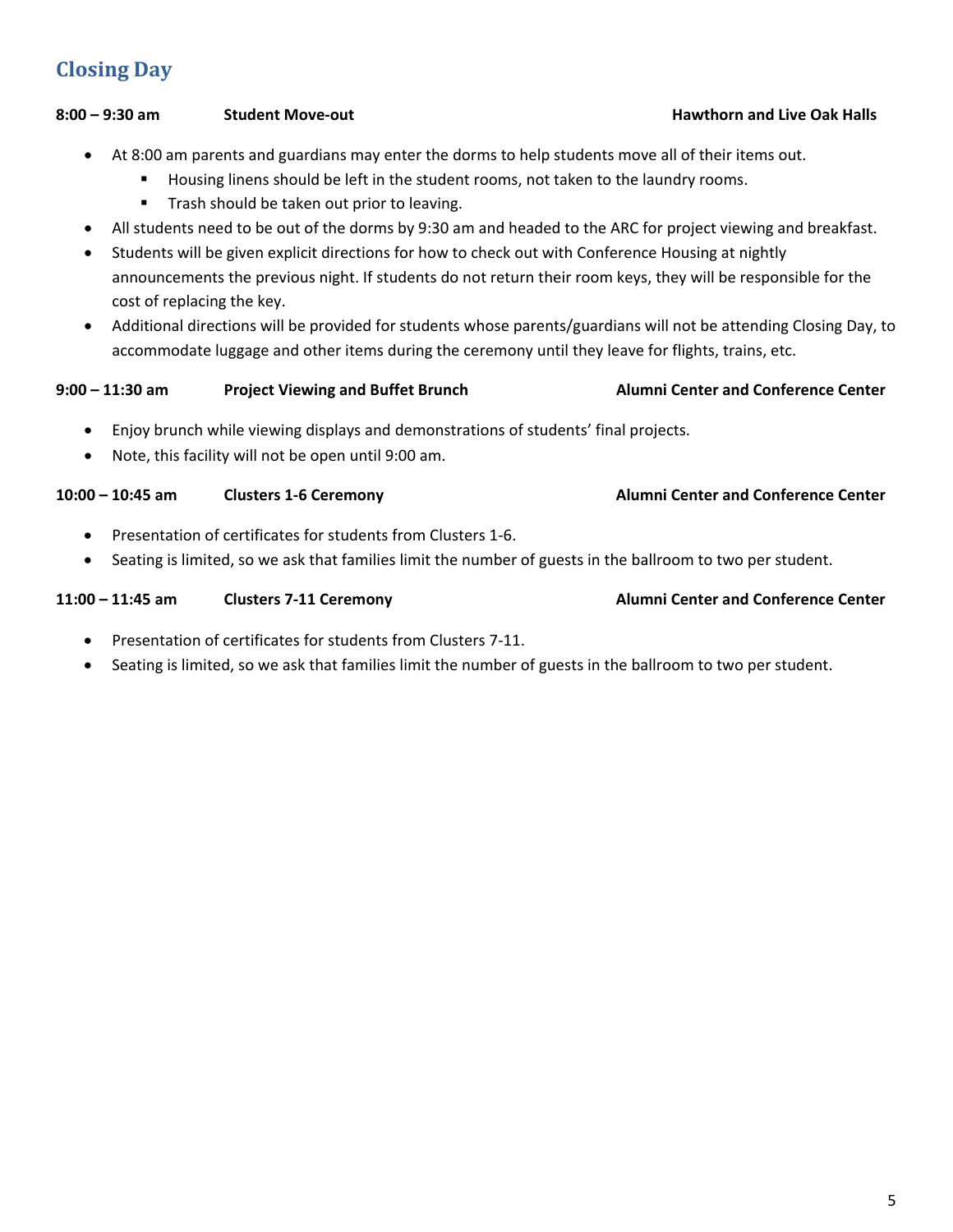# **Arrival and Departure**

# **Arriving or Departing by Car**

Lot 47 is the closest parking lot to the residence halls. Parking on campus is free on Saturdays and Sundays. There will be signs and staff in Lot 47 to help direct students and families toward the COSMOS check-in area.

## **Driving Directions**

*From Sacramento:*

- Travel West on Interstate 80 toward San Francisco.
- Take CA-113 North toward Woodland.
- Take Exit 27 and turn Right onto Hutchinson Dr.
- At the second stoplight, turn Right onto La Rue Rd.
- Follow the curve toward the left to stay on La Rue Rd. and Lot 47 will be on your left.

#### *From the Bay Area*

- Travel East on Interstate 80 toward Sacramento.
- Take CA-113 North toward Woodland.
- Take Exit 27 and turn Right onto Hutchinson Dr.
- At the second stoplight, turn Right onto La Rue Rd.
- Follow the curve toward the left to stay on La Rue Rd. and Lot 47 will be on your left.

# **Arriving or Departing by Plane**

The Sacramento International Airport (SMF) is the nearest commercial airport to Davis.

*All students arriving or departing by plane should send their flight details to the Resident Dean* **no later than June 30, 2022**. Departing flight information can be sent later.

- This is just to ensure student safety, and provide a specific contact number in case there are any issues during the student's travel from the airport to the campus.
- COSMOS will not provide transportation from the airport, but there are many taxi and ride share options since so many UC Davis undergrads arrive at Sacramento International.

Please send the following to Stefanie Smart at [slsmart@ucdavis.edu:](mailto:slsmart@ucdavis.edu)

- Student Name
- Cluster
- Airline
- Flight Number
- Expected arrival/departure time

For taxi or ride share services, let your driver know that you would like to be dropped off at **Lot 47** on the UC Davis campus. Most drivers in this area know the campus well enough, but if they don't know how to get there you can provide the driving directions above or tell them to put **Hawthorn Hall** into their GPS devices.

# **Arriving or Departing by Train**

Davis also has an Amtrak station located in downtown. If you choose to arrive by train, you should arrange for transportation from the station to campus following the same guidelines as those arriving by plane. **These students should also send their travel information to the Resident Dean, same as those who are flying**.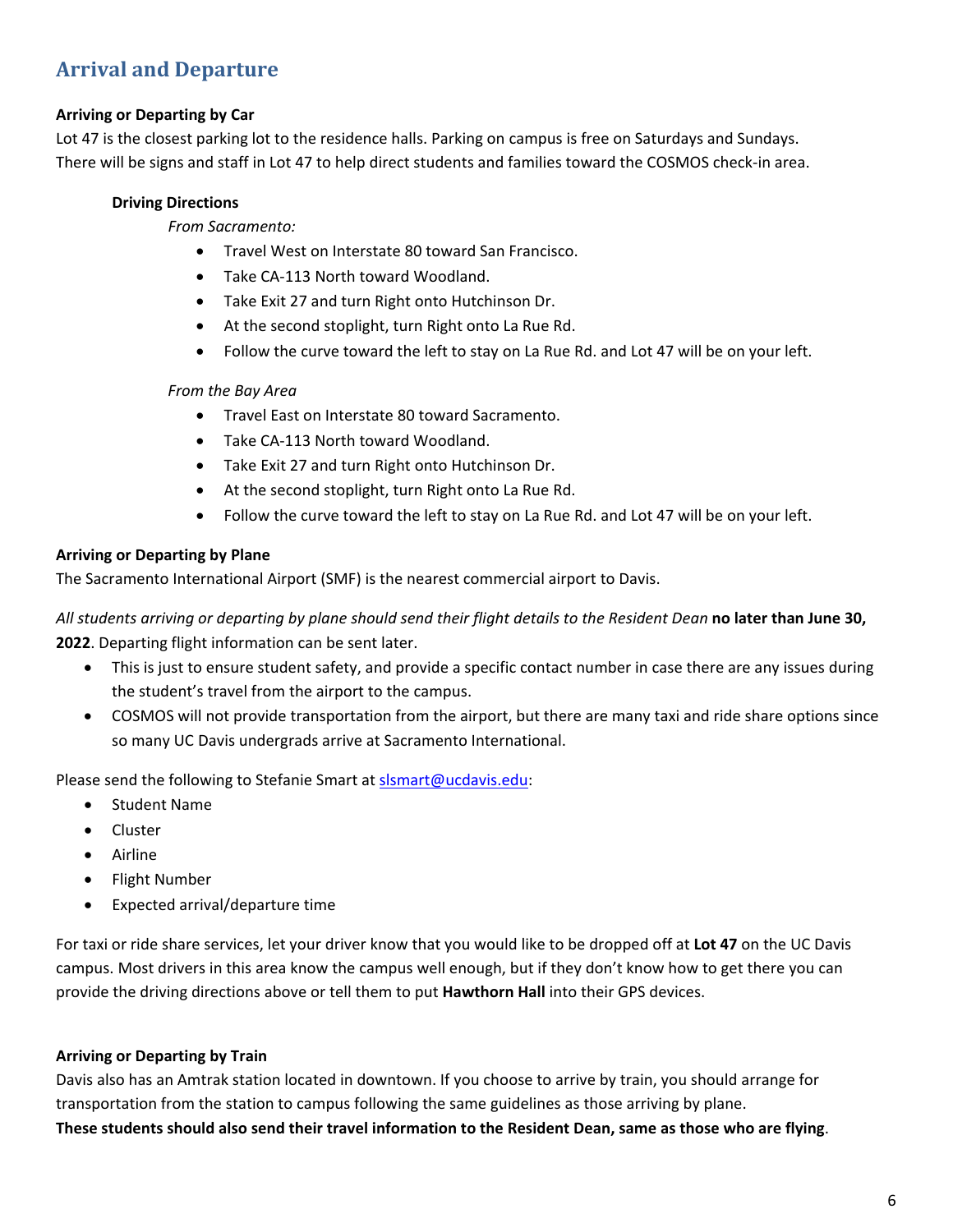# **Please Note!**

# *To ensure the safe arrival of our students, all students that will be arriving without their parents or guardians should provide travel information to the Resident Dean, Stefanie Smart.*

- Prior to the student's arrival, they should receive a confirmation email with a contact number in case there are any emergencies, delayed flights, lost drivers, etc.
- If a student will be arriving particularly early on Opening Day, they will not be able to enter their room, but arrangements can be made with staff to allow them into the building to wait until check-in.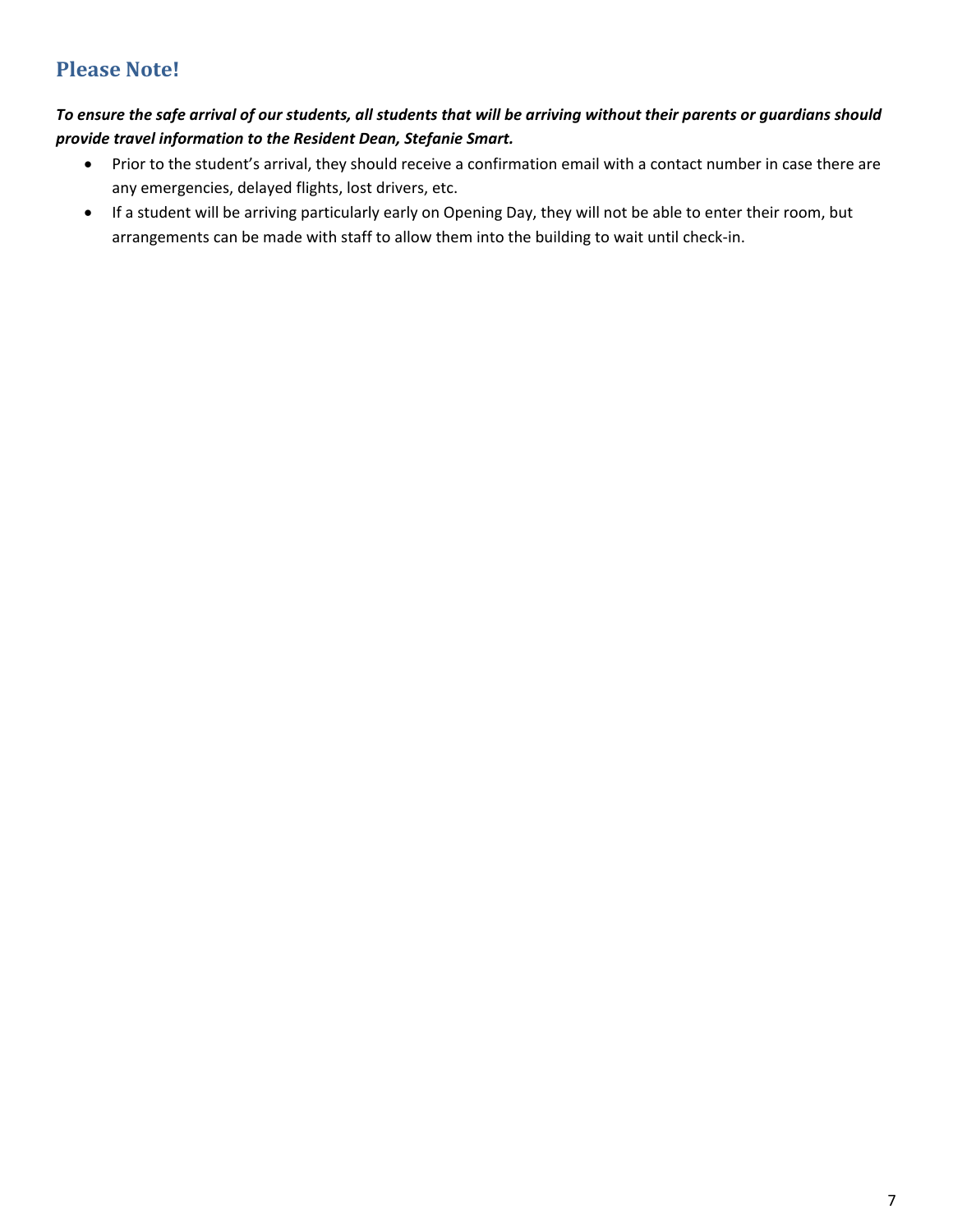# **Contacting and Visiting Students**

# **Phone Contact**

Please keep in contact with your students, but also be respectful of class and quiet hours and only make emergency phone calls during the following times:

> Morning Classes: 9:00 – 11:30 am Afternoon Classes: 1:00 – 5:00 pm Quiet Hours: 10:30 pm – 6:00 am

If for some reason you cannot get in contact with your student, please contact the Resident Dean for immediate action.

## **Mail**

As students will be with us for an entire month, parents often send care packages or forgotten items. While we do encourage this, there are some conditions parents should be aware of prior to sending any mail.

Just as with transcript delivery, our mail is sorted at the campus-wide mail facility and then delivered to us on Tuesdays and Thursdays. This means that mail can take as much as three weeks after sending to arrive in our office. Once we do have it, mail is delivered that night to students during their nightly meetings.

For this reason, **please do not send anything perishable** as it will likely go bad before the student receives it.

To send something to your students, please address the mail in the following way:

Student Name, Cluster Number COSMOS, UC Davis 1204 MSB One Shields Ave. Davis, CA 95616

If there is something that the student needs immediately that they cannot get themselves, there are Amazon Lockers conveniently located on campus which students will be able to use. If they have any trouble with this, the Residential Staff will be able to help students arrange for packages to be dropped off at the Lockers. No mail should be sent to the dorm addresses. Campus does not deliver mail to the dorms during the summer months.

If there are other concerns about items that need to be purchased ad delivered in a timely manner, but cannot be sent by Amazon, please contact the Resident Dean to see what arrangements can be made.

# **Visiting Students**

Family Visiting Hours: Sundays 7:00 am – 8:00 pm

Family/guardians are welcome to visit their students during visiting hours on Sundays. During this time, families can visit with their students at the Segundo DC or at the tables in front of Trudy's Market in the Tercero Residence Hall Area.

**Please be aware that family/guardians will not be allowed into the residence halls during this time.** Students do not have to have a buddy (general COSMOS policy) if they are visiting with their family, but we ask that they not leave campus.

#### **Leaving the Program**

It is expected that students will stay for the duration of the program, but if there is an emergency please get in contact with the COSMOS office staff as soon as possible to make arrangements.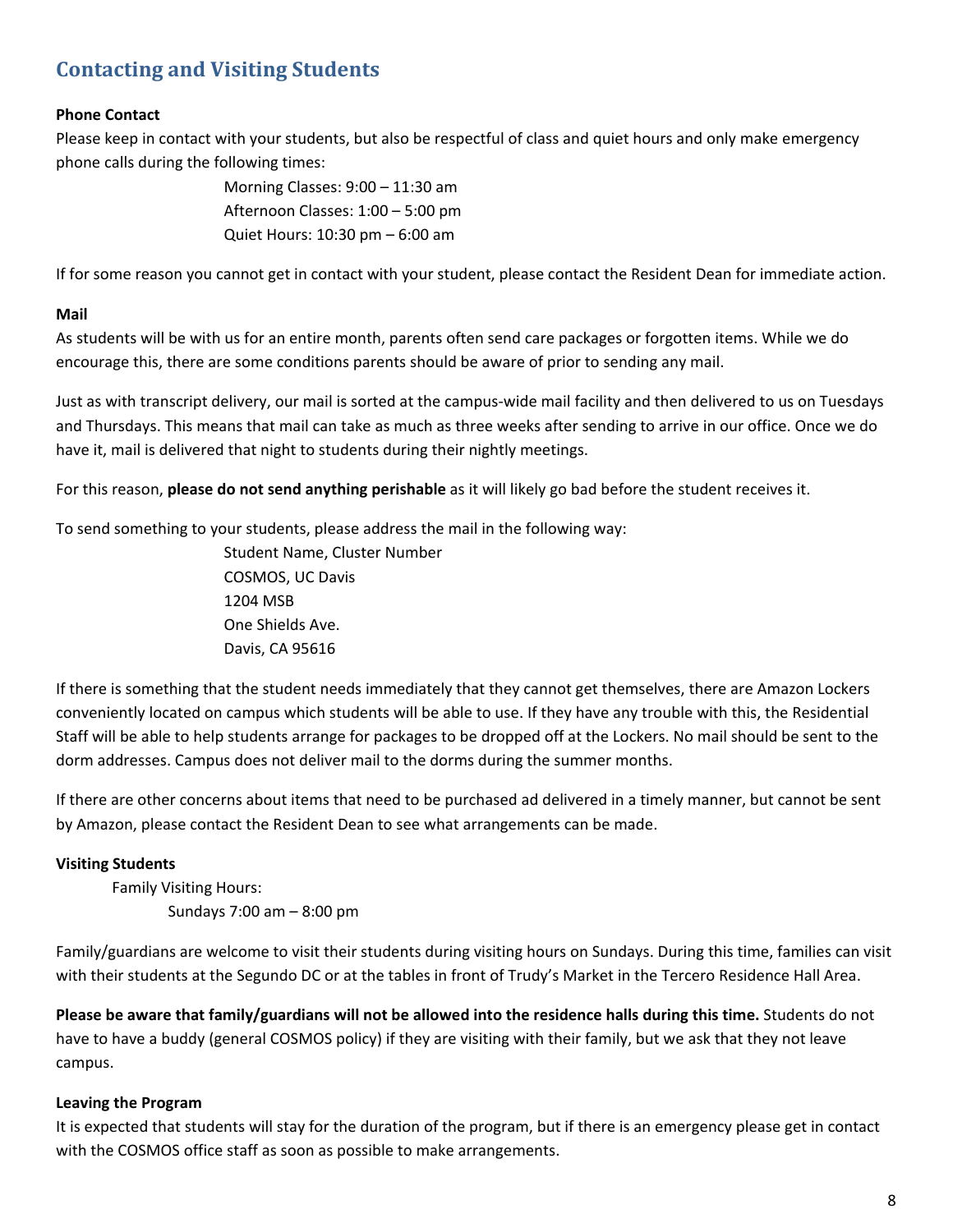# **Dining Commons**

The COSMOS program will have access to the **Segundo DC** for all three meals of the day. Students and families will eat lunch there during Opening Day.

Dining cards will be distributed to residents during check-in. The card must be presented at each meal to gain entrance to the dining room. A non-refundable \$25 fee will be charged for lost meal cards.

Meal hours are as follows:

Breakfast: 6:45 am – 8:30 am Lunch: 11:30 am – 1:30 pm Dinner: 4:45 pm – 7:00 pm

The weekly menu can be found at: <http://housing.ucdavis.edu/dining/menus/dining-commons/segundo/>

Click on each menu item to see all ingredients and any allergens they may have. The DC also has a menu as you enter and at each station with this information. Additionally, the DC staff working at each station will be able to answer questions about the food they are preparing if you are still unsure about any dietary restrictions.

For any further concerns you may contact the DC's Registered Dietitian who can help you create a plan to be sure you're getting all of the nutrients you need in a safe way.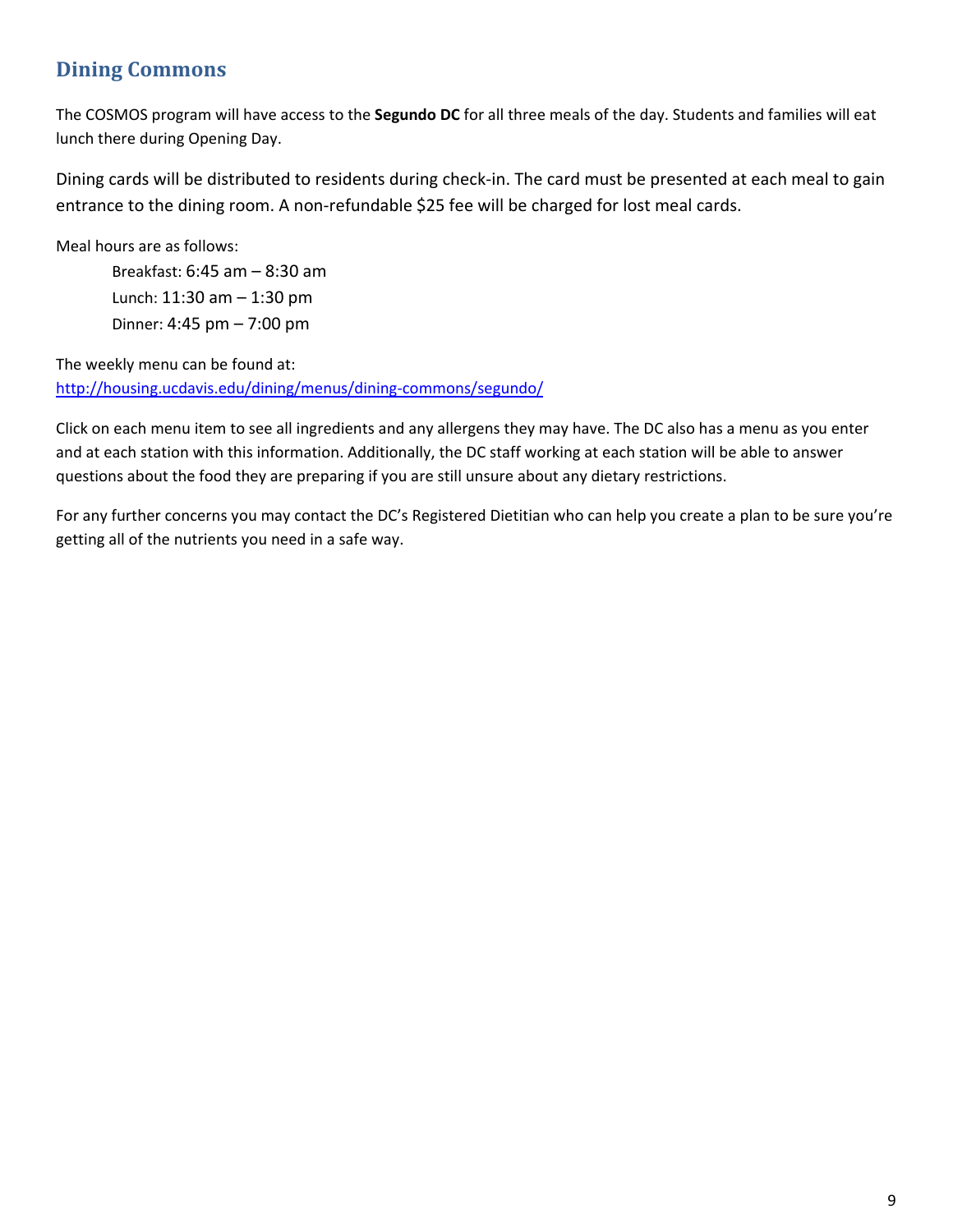# **Residence Halls**

Students and Residential Staff will be living in two buildings in the Tercero Residence Hall Area:

- **Hawthorn and Live Oak Halls**
	- **These buildings are located on campus and allow for quick access to cluster classrooms, the dining** commons, and other campus attractions.
	- Each student will share a room with a fellow COSMOS student in one of the buildings, but all students will have access to both buildings.
	- **There are common rooms on each floor where students can meet for work or play. These common** rooms will also serve as cluster meeting spots, where students will meet every day to get COSMOS news and information.
	- The buildings are set up in the traditional dorms style, with dorms rooms located directly off a main interior hallway. Each floor will have several bathrooms for students and two staff bathrooms.

Entrance to both buildings and individual rooms will be accessed by key cards that will be distributed upon check-in. Students are responsible for not losing their key cards. If lost, they will be charged a replacement fee of \$50. These cards must be returned to Housing upon check-out.

There is one laundry room on the first floor of each building. Students will be responsible for doing their own laundry, and completing it during available hours (students will not be allowed to do laundry after quiet hours). Students will need to have a credit card to pay for laundry machines. It can be either a regular credit card or pre-paid credit card, but in either case it must be Visa or MasterCard to work with the machines. Prices are \$1.25 per wash and \$1.00 per dry.

In addition, Residential Staff will designate certain spaces in the buildings for COSMOS specific needs such as: quiet study space, equipment room, staff office, etc. The students will be given a tour of the dorms on the first day so that they will know where to go for whatever needs they have.

Each floor will have a combination of RAs and TIs living with the students. There will always be at least one staff member on-call from each cluster, but they will not necessarily live on the same floor or even building as their students. So there will always be at least one staff member on-call on each floor as well. Students will be given a chance to meet the staff living on their floor as well as those working with their cluster, with the hope that they will always have someone they feel comfortable contacting no matter the circumstances.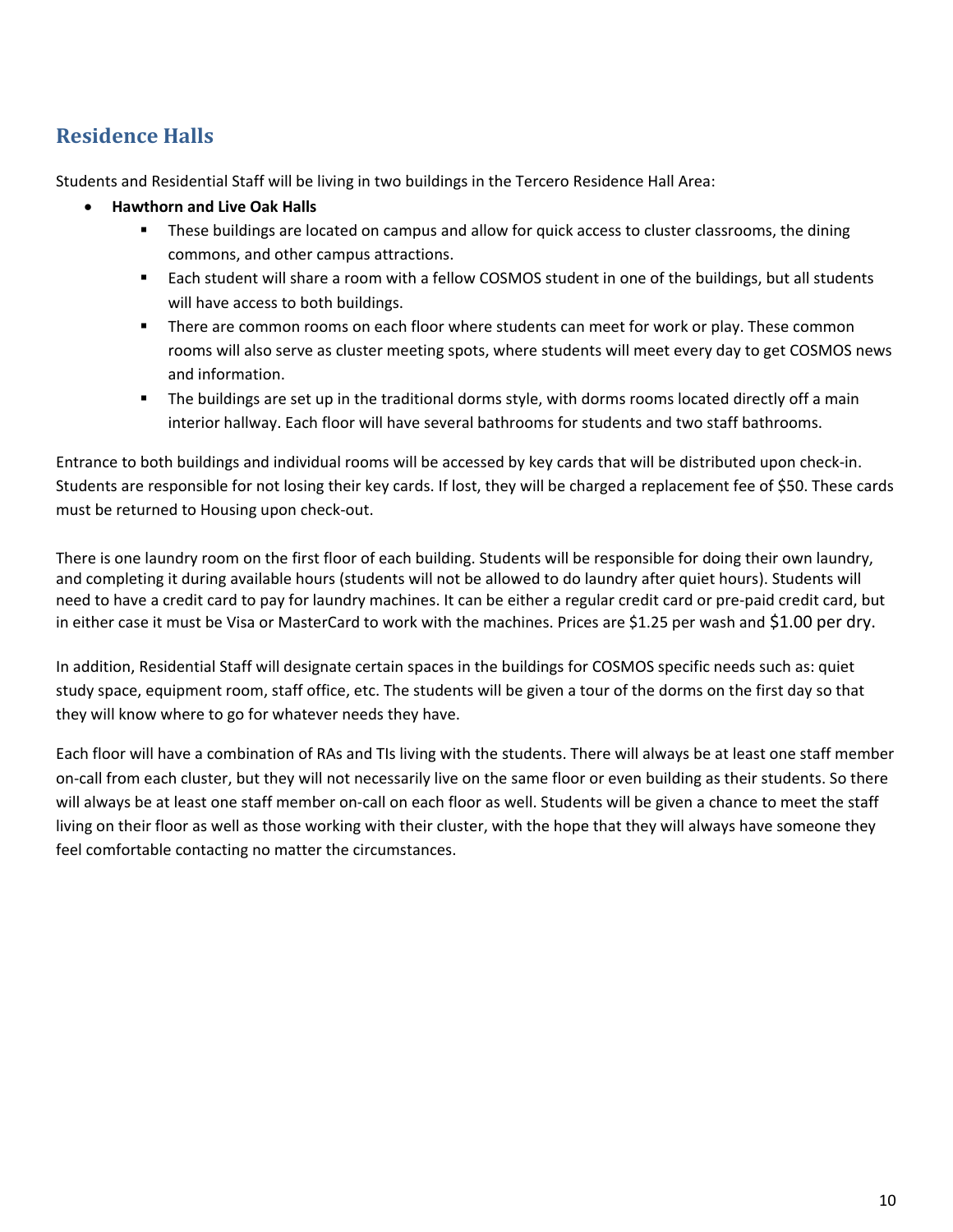# **Typical Weekly Schedule**

# **General COSMOS Schedule**

|                        | <b>Monday</b>                              | Tuesday                                    | Wednesday                                  | Thursday                                   | Friday                                       | Saturday | <b>Sunday</b>                         |  |  |
|------------------------|--------------------------------------------|--------------------------------------------|--------------------------------------------|--------------------------------------------|----------------------------------------------|----------|---------------------------------------|--|--|
| $12:00 -$<br>$6:00$ am | <b>Quiet Hours End</b>                     |                                            |                                            |                                            |                                              |          |                                       |  |  |
| 7:00 am                | <b>Breakfast</b>                           |                                            |                                            |                                            |                                              |          |                                       |  |  |
| $8:00$ am              |                                            |                                            |                                            |                                            |                                              |          |                                       |  |  |
|                        | <b>Morning Announcements</b>               |                                            |                                            |                                            |                                              |          |                                       |  |  |
| $9:00$ am              |                                            |                                            |                                            |                                            |                                              |          | <b>Study Time</b>                     |  |  |
| 10:00 am               | <b>Morning</b><br>Class/Lab<br><b>Time</b> | <b>Morning</b><br>Class/Lab<br><b>Time</b> | <b>Morning</b><br>Class/Lab<br><b>Time</b> | <b>Morning</b><br>Class/Lab<br><b>Time</b> | <b>Morning</b><br>Class/Lab<br><b>Time</b>   |          | <b>Free Time</b>                      |  |  |
| 11:00 am               |                                            |                                            |                                            |                                            |                                              |          |                                       |  |  |
| 12:00 pm               | Lunch                                      |                                            |                                            |                                            |                                              | Weekend  | Lunch                                 |  |  |
| 1:00 pm                |                                            |                                            |                                            |                                            |                                              | Outing   |                                       |  |  |
| 2:00 pm                | Afternoon<br>Class/Lab<br><b>Time</b>      | Afternoon                                  | Distinguished<br><b>Lecture Series</b>     | Afternoon<br>Class/Lab<br><b>Time</b>      | <b>Afternoon</b><br>Class/Lab<br><b>Time</b> |          | <b>Study Time</b><br><b>Free Time</b> |  |  |
| 3:00 pm                |                                            | Class/Lab<br><b>Time</b>                   | Afternoon                                  |                                            |                                              |          |                                       |  |  |
| 4:00 pm                |                                            |                                            | Class/Lab<br><b>Time</b>                   |                                            |                                              |          |                                       |  |  |
| 5:00 pm                |                                            |                                            |                                            |                                            |                                              |          |                                       |  |  |
| 6:00 pm                | <b>Dinner</b>                              |                                            |                                            |                                            |                                              |          |                                       |  |  |
| 7:00 pm                | <b>Nightly Activities</b>                  |                                            |                                            |                                            |                                              |          |                                       |  |  |
| 8:00 pm                | <b>Study Time</b><br><b>Free Time</b>      |                                            |                                            |                                            |                                              |          | <b>Study Time</b><br><b>Free Time</b> |  |  |
| 9:00 pm                |                                            |                                            |                                            |                                            |                                              |          |                                       |  |  |
| 10:00 pm               | <b>Nightly Announcements</b>               |                                            |                                            |                                            |                                              |          |                                       |  |  |
| $10:30 -$<br>11:59 pm  |                                            |                                            |                                            | <b>Quiet Hours Begin</b>                   |                                              |          |                                       |  |  |

\*Academic Outings will occur during the week, typically on Tuesdays or Thursdays. Students will receive their cluster schedule with academic outings, classrooms, and labs specified.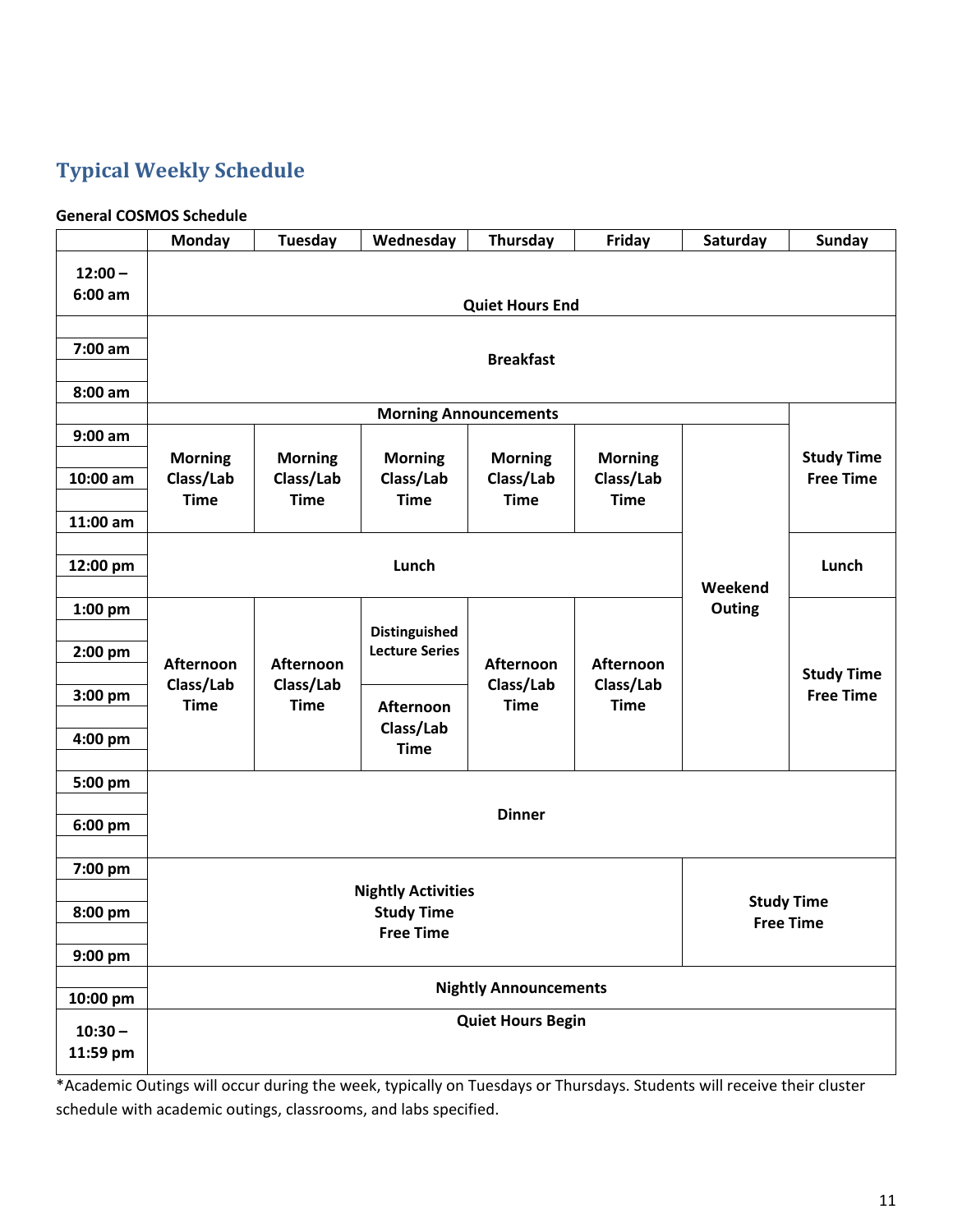# **Distinguished Lecture Series**

Each Wednesday of the program, all clusters will attend the same lecture given by a distinguished professional in a STEM field. Each speaker will give a talk about their own area of science, and then give students a chance to ask further questions.

# **Field Trips**

Students will take part in a number of field trips during the program – academic and weekend outings.

Clusters will go on individual academic outings that will likely tie into the material being studied in their classes. These outings will all happen on weekdays and students will get specific instructions for what they might need prior to their trip.

All outings will have specific requirements – from ID requirements to attire expectations – that students will need to abide by. Please refer to the section about what to bring to be sure that you will have anything you might need for field trips.

Students will receive a calendar with their schedule for the entire month on Opening Day so that they will know when these trips will occur.

# **Nightly Activities and Free time**

Every weekday evening, residential staff will host both an indoor and outdoor activity in which students may participate. The Activities Calendar will be posted on the first floor of Hawthorn Hall, and each activity will be announced and publicized by the Residential Staff. Each student will receive an Activities Calendar for their own reference as well. These activities will not be mandatory, with a few exceptions such as the Talent Show, etc. As nightly activities are not mandatory, students may choose to do other things including homework, studying, playing other sports, exploring campus and downtown, etc. Making use of the music practice rooms are also an option for students during this time.

Sundays are designated as free time for students, which they can use as they'd like within the rules of the program. For this reason there are no planned nightly activities on Sundays.

#### **Music Room**

There is a music building on campus with practice rooms for those who wish to practice an instrument; many of the practice rooms have pianos. Staff will give directions to this building to interested students and provide transportation of larger instruments on specified days.

While it is preferred that students practice their instruments in the music rooms, they may practice in their own rooms provided that they have permission from their roommate, they do not disturb quiet hours, and no complaints are made about noise. Students are not permitted to play instruments in the common areas in the dorms.

#### **Religious Services**

If a student would like to attend religious services, there will be staff member available to drive students to those services. For student safety and accessibility, we ask that students choose a location in Davis and provide the service information to their RA during nightly announcements.

While it is highly suggested that students find another person from the program to attend religious services with them, a buddy is not required so that students may feel free to attend services of their preference. Staff will keep in contact with each student to be sure they have transportation to and from the services.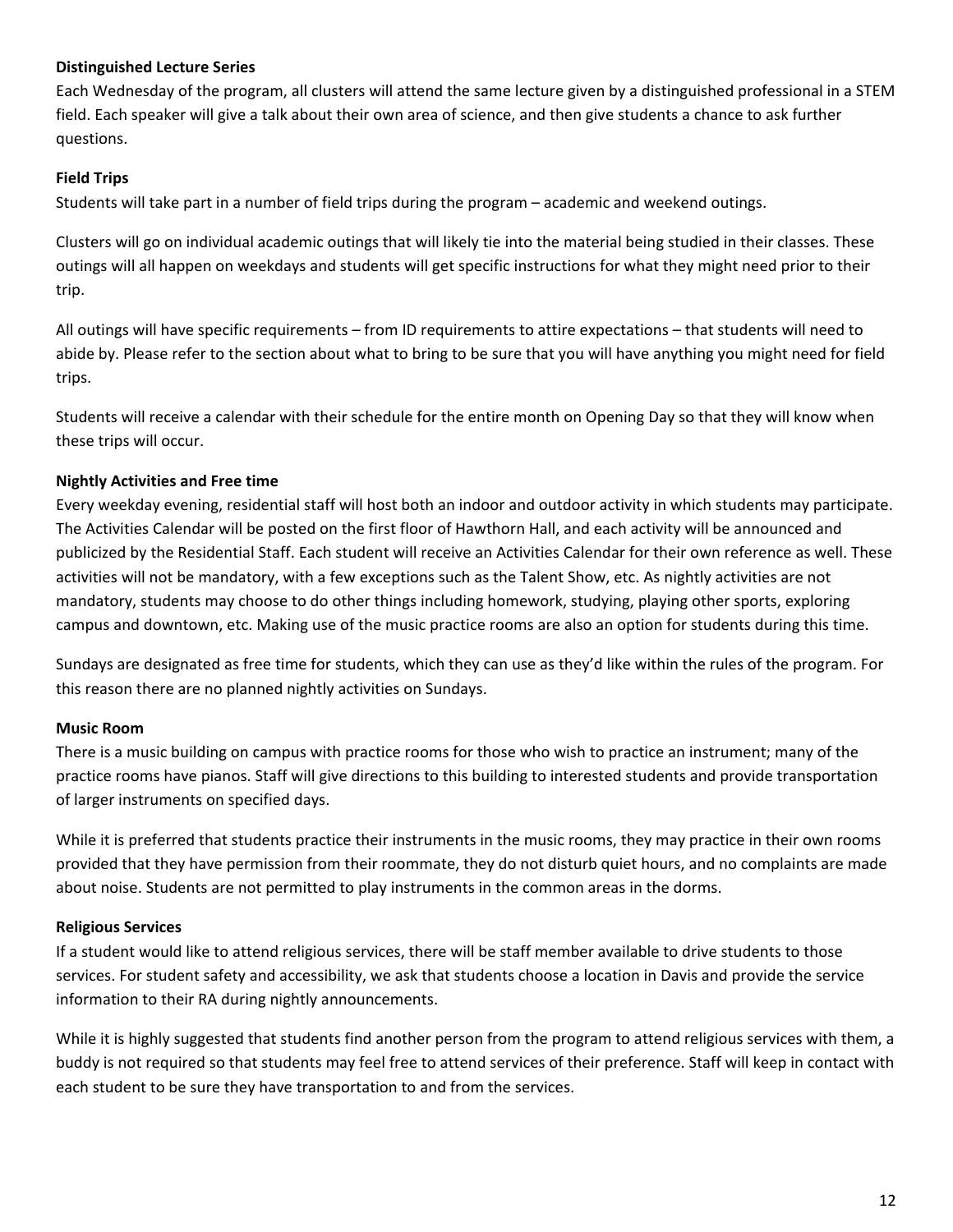# **What to Bring**

Please bring what you will need in order to be comfortable during your stay at UC Davis, but also keep in mind that you will be sharing your room and using communal bathrooms.

Davis is very hot over the summer, but the buildings and dorms are air conditioned and field trips can be in colder locations so be sure to pack for different environments.

COSMOS does not have a specific dress code; we want students to feel comfortable and be able to express their individual style, while still maintaining a level of professionalism as this is an academic summer program. The only exceptions to this will be field trips and labs that have specific clothing requirements – all of which have been listed in the necessary clothing items below.

# *Required Items in* **BLUE**

#### **Essentials**

- **Photo Identification** (driver's license, CA identification card, high school ID, passport, etc.)
	- Please bring the most official ID you have necessary for field trips that require ID
- **Medical Insurance Card**
- Prescription medications (Required to be in original bottle)
- **Credit card or Pre-paid credit card** (for laundry machines)
- Laundry detergent and dryer sheets
- Toiletries: toothbrush/paste, deodorant, shampoo/conditioner, razor, soap, etc.
- School supplies: backpack, notebook, pen/pencil, etc. (some of these items will be provided, but if you have a preferred style of supplies, please bring those)
- Reusable Water Bottle (it gets very hot in Davis during the summer!)
- Clothing:
	- **Long Pants (will be required for particular activities)**
	- **Closed-toe shoes (for labs and field trips)**
	- Enough tops (t-shirts, blouses, button-down shirts, etc.)
	- **Enough bottoms (pants, shorts, skirts, etc.)**
	- **Walking shoes**
	- Sandals and other casual shoes
	- **Shower shoes (i.e. flip flops)**
	- **Sunglasses, sunscreen, hat**
	- Light jacket and/or sweatshirt
	- **Dressy clothes (for Closing Ceremony and class presentations)**
	- **•** Athletic clothing
	- **Swimsuit and pool towel**

#### **Recommended**

- Bike or other non-motorized transportation (Please see *Transportation* section below)
	- U-lock (highly recommended) or other locking method for your transportation
	- **Helmet** (required for any non-motorized modes of transportation)
- Extra blankets and pillow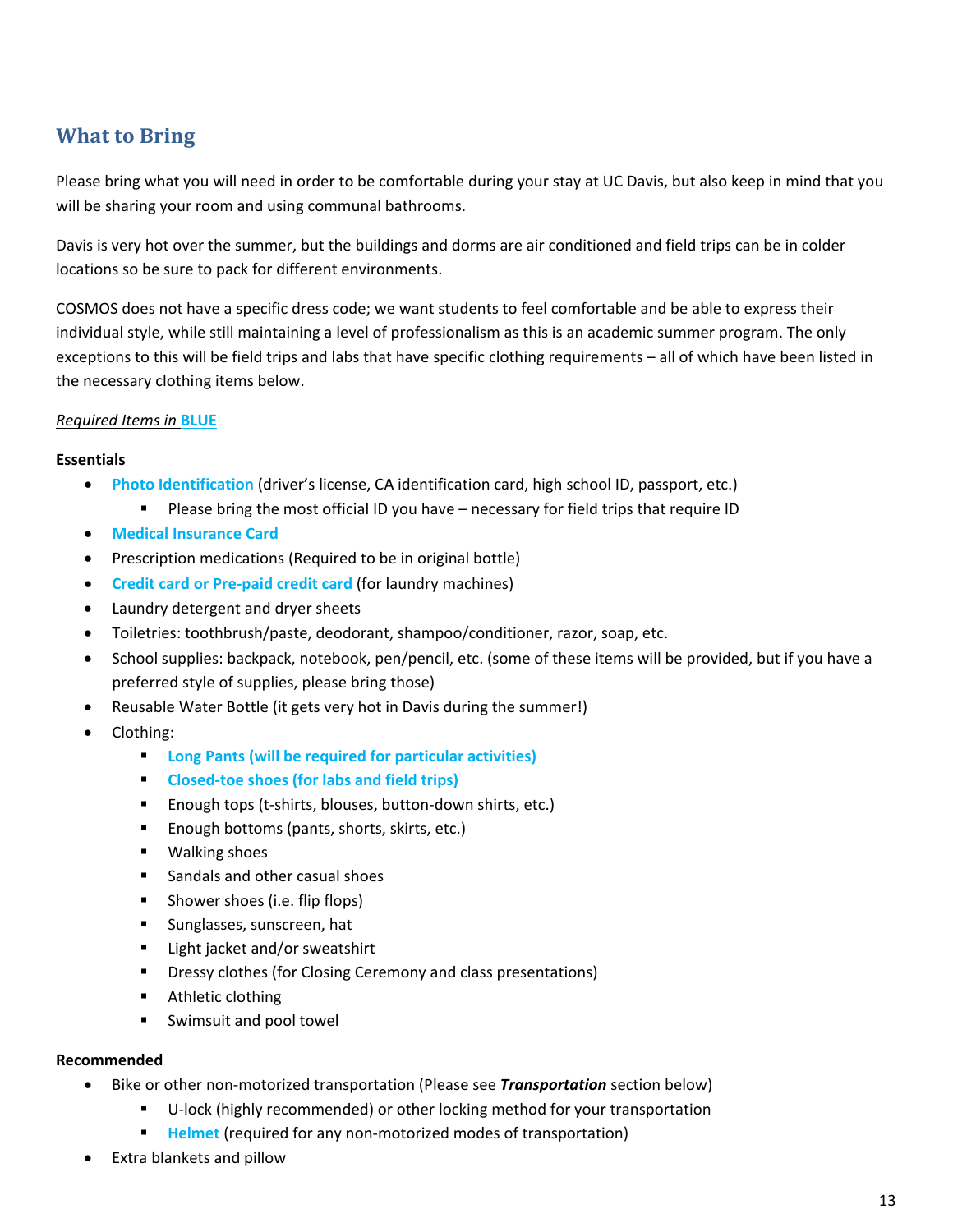- There will be linens provided (bed sheets, one blanket, one pillow and pillow case) but the dorms can get a little cooler at night and this may not be enough. Students are also welcome to bring their own linens, but they must launder them themselves. Housing staff will only take the linens they provide.
- Alarm clock
- Spending money (for emergencies, off campus activities, souvenirs, etc.)
- Mini First Aid Kit
	- Students should consider bringing any non-prescription medications they think they may need, including allergy medication if you are especially susceptible. Though we will be on the university campus, Davis is an agricultural town!
	- Any major first aid needs will be provided by COSMOS each Residential Staff member will carry a first aid kit with them during their on-call hours.

#### **Non-essential but welcome**

- Musical Instrument
- Sporting equipment: basketball, football, frisbee, tennis racquet, etc.
- Books for reading pleasure
- Camera
- Non-perishable snacks (stored in a secure container, even if already packaged to deter ants and other pests)
- Mini Fridge (keeping in mind that this may draw in ants and other pests)

#### **DO NOT Bring**

- Clothing with inappropriate language or artwork
- Cars
- Pets
- Valuables
- Weapons, fireworks, explosives, candles, or incense
- Illegal drugs, alcohol, or tobacco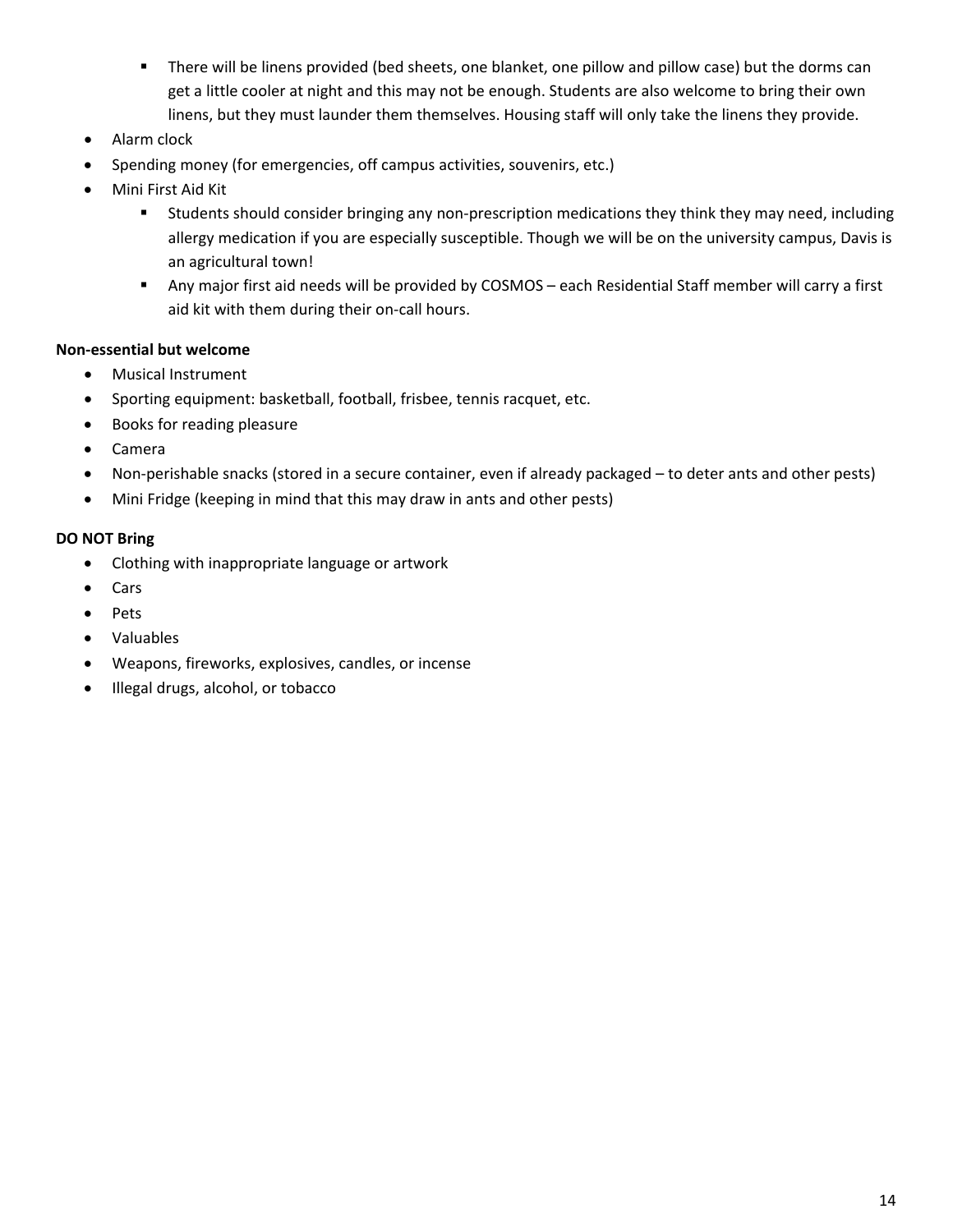# **Transportation**

It is highly recommended that students bring some sort of transportation, specifically a **bicycle**, since UC Davis is a large campus, however, it is not required and walking is certainly an option.

• Other acceptable modes of transportation are skateboards, longboards, scooters, skates, and similar nonmotorized modes of transportation.

Helmets must be worn and buckled correctly whenever riding a bicycle, skateboard, scooter, etc.

• It is the law that minors wear a helmet, and Davis police will not hesitate to ticket those who disobey it. This means that all students who choose to bring some sort of transportation for the summer must also have their own helmet.

If you are bringing your own bike, please be aware that bikes must be parked outside (there is plenty of bike parking in front of the dorms) and are not allowed inside the dorms or lecture halls.

• Other modes of transportation can be stored in the dorms, but they must be taken directly to the student bedroom and cannot be ridden in the dorms, lecture halls or DC.

*Davis has a high rate of bike theft; thieves look for expensive bikes and those with locks that are easily cut off*. So it's recommended that students bring an inexpensive or non-sentimental bike with a U-lock, rather than a cable or chain lock.

Davis has implemented specific biking structures to ensure safe and easy travel for bikers, including biking lanes, bike circles, biking stop signs and stoplights, etc. Since there is such a large number of bikers, the rules of the road that apply to drivers also apply to bikers. Residential Staff will go over the basic rules that students should follow for biking in Davis on the first day of the program. All modes of transportation must follow the same rules of the road and helmet requirement as bicyclists.